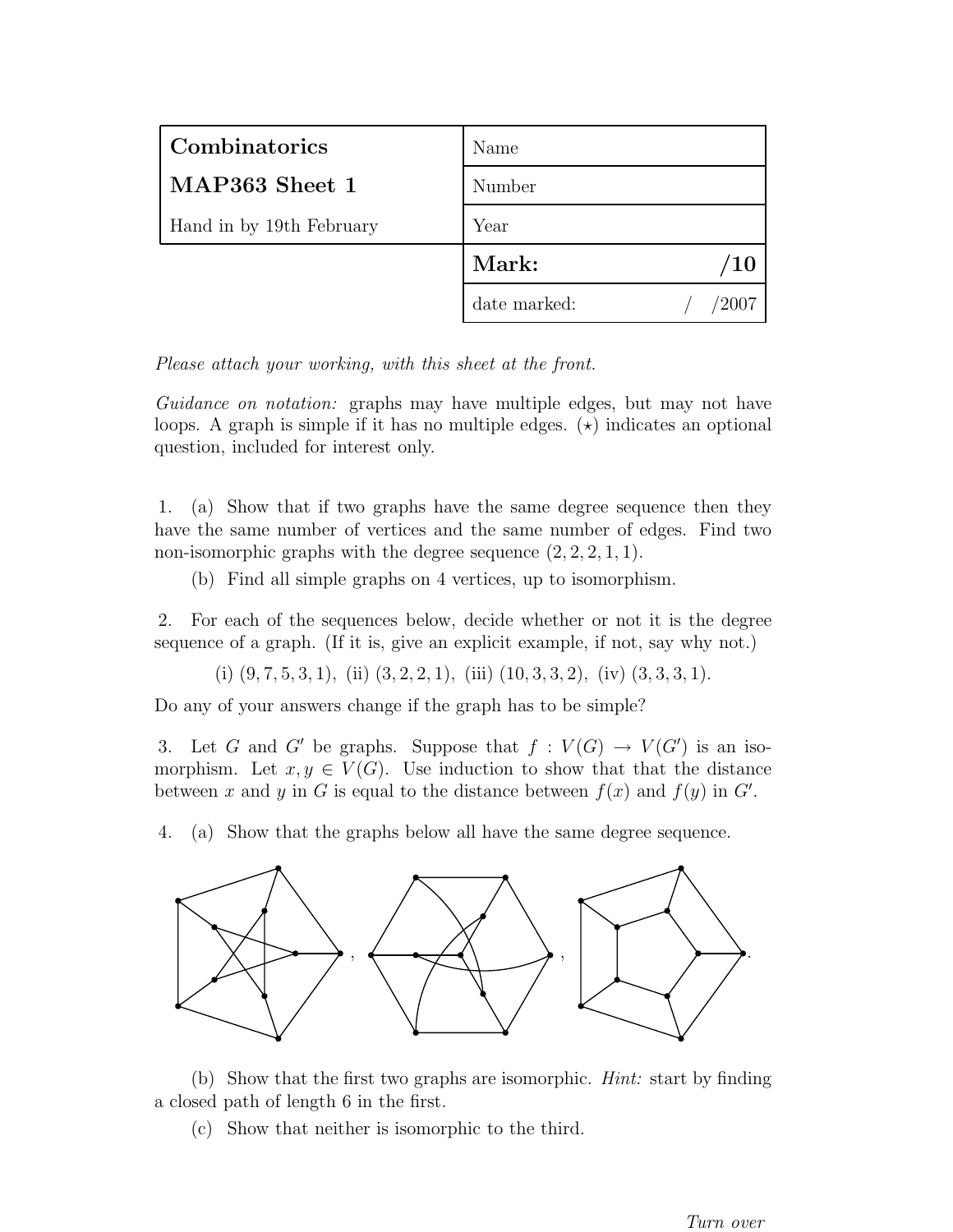5. Let G be a connected graph with k vertices of odd degree, where  $k > 0$ . Show that the minimum number of trails with mutually distinct edges needed to cover every edge of G is  $k/2$ .

How many continuous pen-strokes are needed to draw the diagram below if it is forbidden to draw any line segment twice?



6. (a) Show that the complete graph on *n* vertices has  $n(n-1)/2$  edges.

(b) Show that if G is a simple graph on 6 vertices which is not connected then G has at most 10 edges. Can equality occur?

7.  $(\star)$  Assume that any two people are either friends or enemies. Show that in a room of 6 people that are either 3 mutual friends, or 3 mutual enemies. Show also that there are two people who have an equal number of enemies present in the room.

8.  $(\star)$  Here are two further results on derangements.

(a) Let  $a_k(n)$  be the number of permutations of  $\{1, 2, \ldots, n\}$  with exactly k fixed points. Use results from lectures to prove that

$$
a_k(n) = \frac{n!}{k!} \left(1 - \frac{1}{1!} + \frac{1}{2!} - \ldots + \frac{(-1)^{n-k}}{(n-k)!}\right).
$$

Hence, or otherwise, give a simple expression for  $a_0(n) - a_1(n)$ .

(b) Let  $e(n)$  be the number of derangements of  $\{1, 2, \ldots, n\}$  which are even permutations, and  $o(n)$  the number which are odd permutations. By evaluating the determinant of the matrix

$$
\begin{pmatrix} 0 & 1 & 1 & \dots & 1 \\ 1 & 0 & 1 & \dots & 1 \\ 1 & 1 & 0 & \dots & 1 \\ \vdots & \vdots & \vdots & \ddots & \vdots \\ 1 & 1 & 1 & \dots & 0 \end{pmatrix}
$$

in two different ways, show that  $e(n) - o(n) = (-1)^{n-1}(n-1)$ . Hint: the eigenvectors and hence eigenvalues may be found directly; the determinant is the product of the eigenvalues.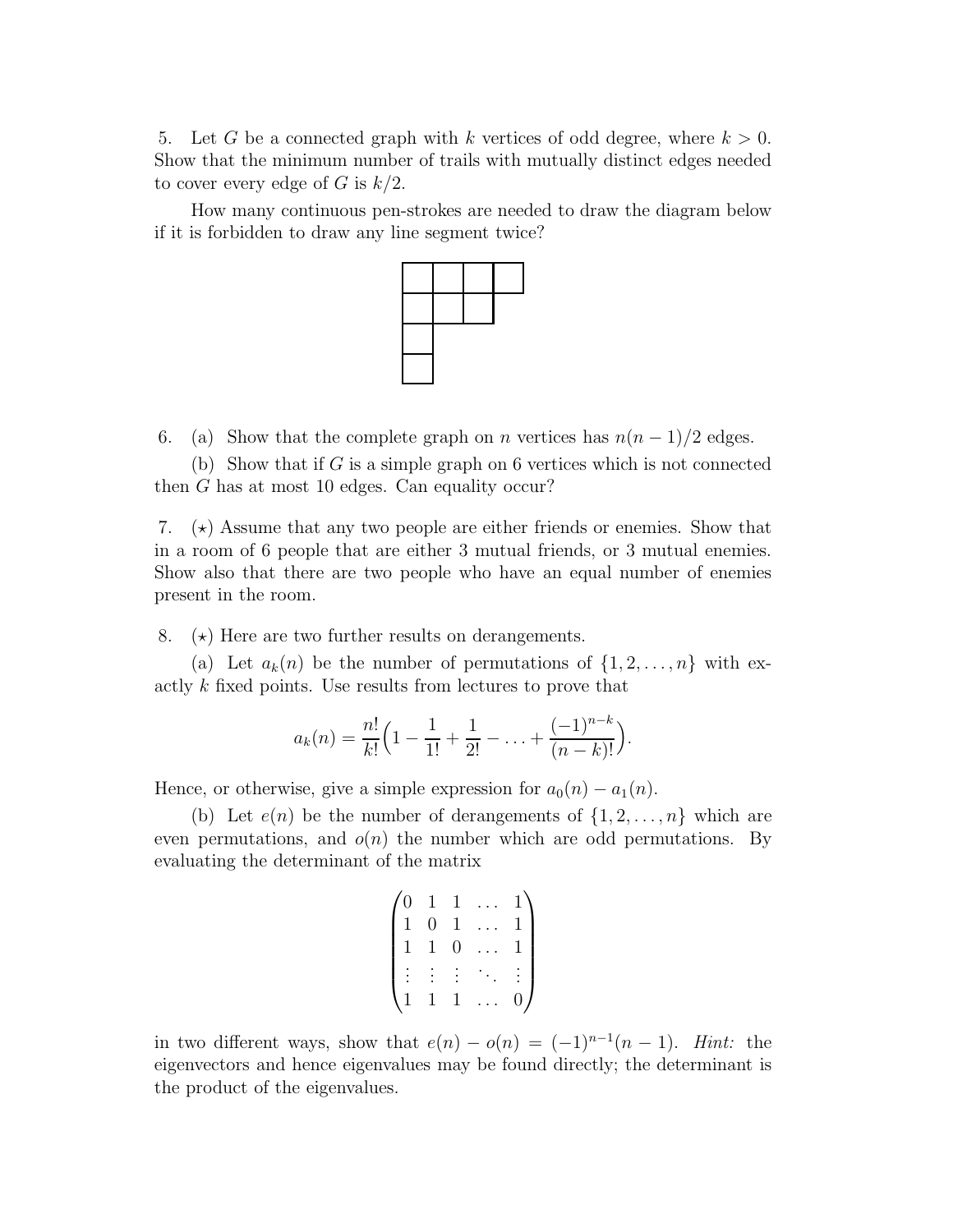| Combinatorics        | Name         |
|----------------------|--------------|
| MAP363 Sheet 2       | Number       |
| Hand in by 6th March | Year         |
|                      | Mark:<br>'10 |
|                      | date marked: |

Guidance on notation: graphs may have multiple edges, but may not have loops. A graph is simple if it has no multiple edges.  $(\star)$  indicates an optional question, included for interest only.

1. Which of the graphs shown below have (i) a closed Eulerian trail? (ii) a closed Hamiltonian path?



2. Show that the graph below is isomorphic to the complete bipartite graph  $K_{4,3}$ .



For which  $n \in \mathbb{N}_0$  does  $K_{4,3}$  have (i) a closed path of length n; (ii) a closed trail of length  $n$ ?

3. Use Euler's formula to give an alternative proof that  $K_{3,3}$  is not planar. *Hint*: adapt the proof given in lectures for  $K_5$ , noting that each face in a planar drawing of  $K_{3,3}$  must be bounded by at least 4 edges.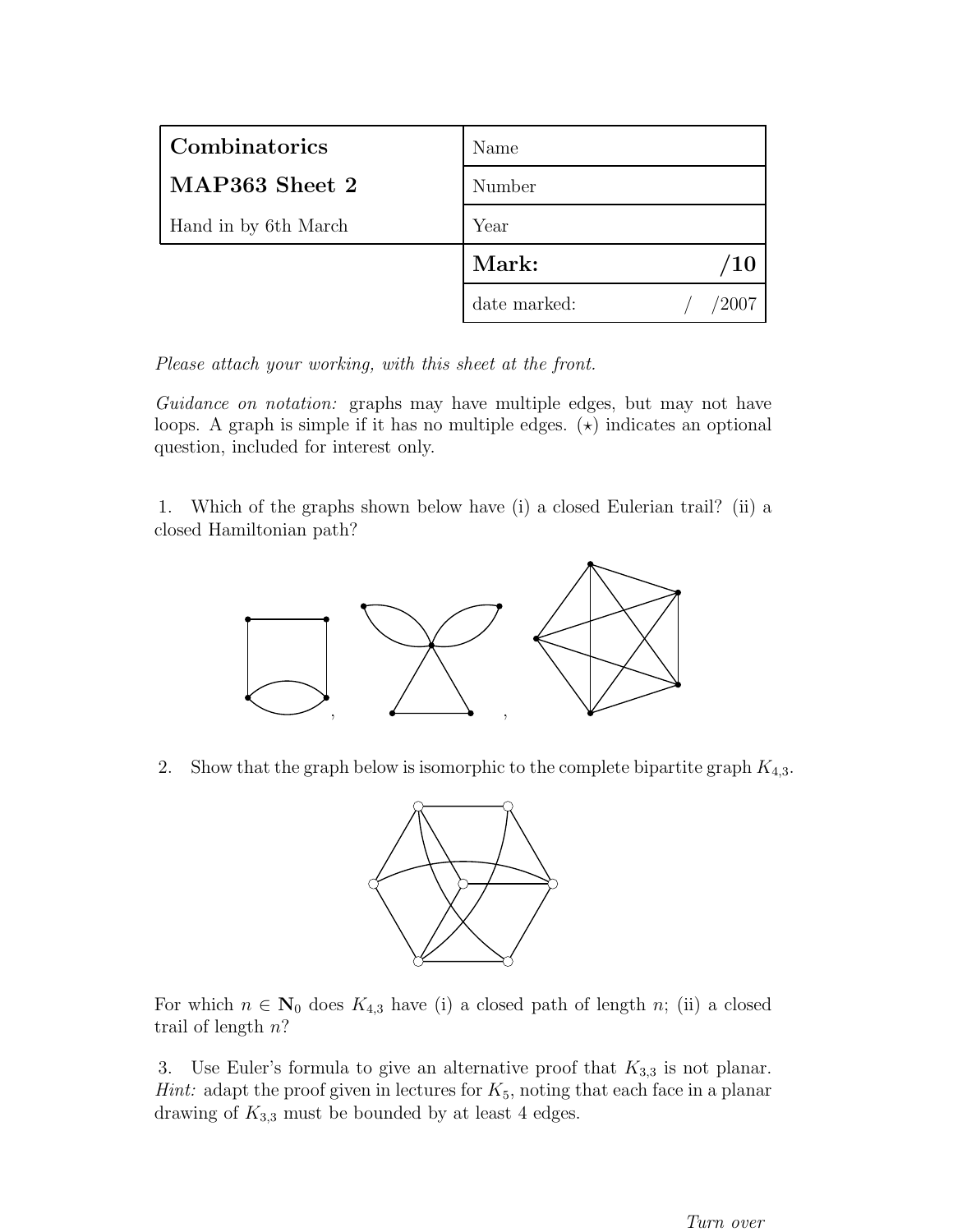4. Professors Beeblebrox, Catalan, Descartes, Euler, Frobenius, Gauss and Hamilton go punting. Gauss considers it beneath his dignity to be in the same punt as anyone except Euler or Frobenius. Euler will tolerate Gauss, but dislikes Descartes. No-one except Hamilton is willing to share a punt with Beeblebrox.

(a) Explain the relevance of the graph shown below.



(b) By colouring this graph, or otherwise, determine the minimum number of punts required. How many possible seating plans are there using this number of punts?

5. Let  $G$  be a planar graph.

(a) Show that it follows from Euler's formula that G has a vertex of degree 5 or less. *Hint:* suppose G has n vertices, e edges, and f faces, and that all vertices of G have degree 6 or more. Show that  $e \geq 3n$  and  $f \leq 2e/3$ , and then use Euler's formula to get a contradiction.

(b) Show by induction on the number of vertices of  $G$  that  $G$  may be coloured using 6 colours. *Hint*: in the inductive step delete from  $G$  the vertex given by (a), along with all the edges to which it belongs.

6. (a) Show that if G is a bipartite graph then every closed path in G has even length.

(b) Now suppose that  $G$  is a connected graph and that every closed path in G has even length. Fix  $x \in G$ . Set

 $A = \{y \in V(G) : \text{there is a path from } x \text{ to } y \text{ of even length}\},\$ 

 $B = \{y \in V(G) : \text{there is a path from } x \text{ to } y \text{ of odd length}\}.$ 

Show that  $A \cup B = V(G)$ ,  $A \cap B = \emptyset$  and that if  $\{u, v\}$  is an edge of G then either  $u \in A$  and  $v \in B$  or  $u \in B$  and  $v \in A$ . Deduce that G is bipartite.

(c)  $\star$  Show that a connected bipartite graph has a unique bipartition.

7. (\*) Let  $a, b, c \in \mathbb{N}_0$  with  $a \ge b \ge c$ .

(a) Show that  $(a, b)$  is the degree sequence of a graph if and only if  $a = b$ .

(b) Show that  $(a, b, c)$  is the degree sequence of a graph if and only if  $a \leq b + c$  and  $a + b + c$  is even.

(c) State and prove a generalisation to an arbitrary number of vertices.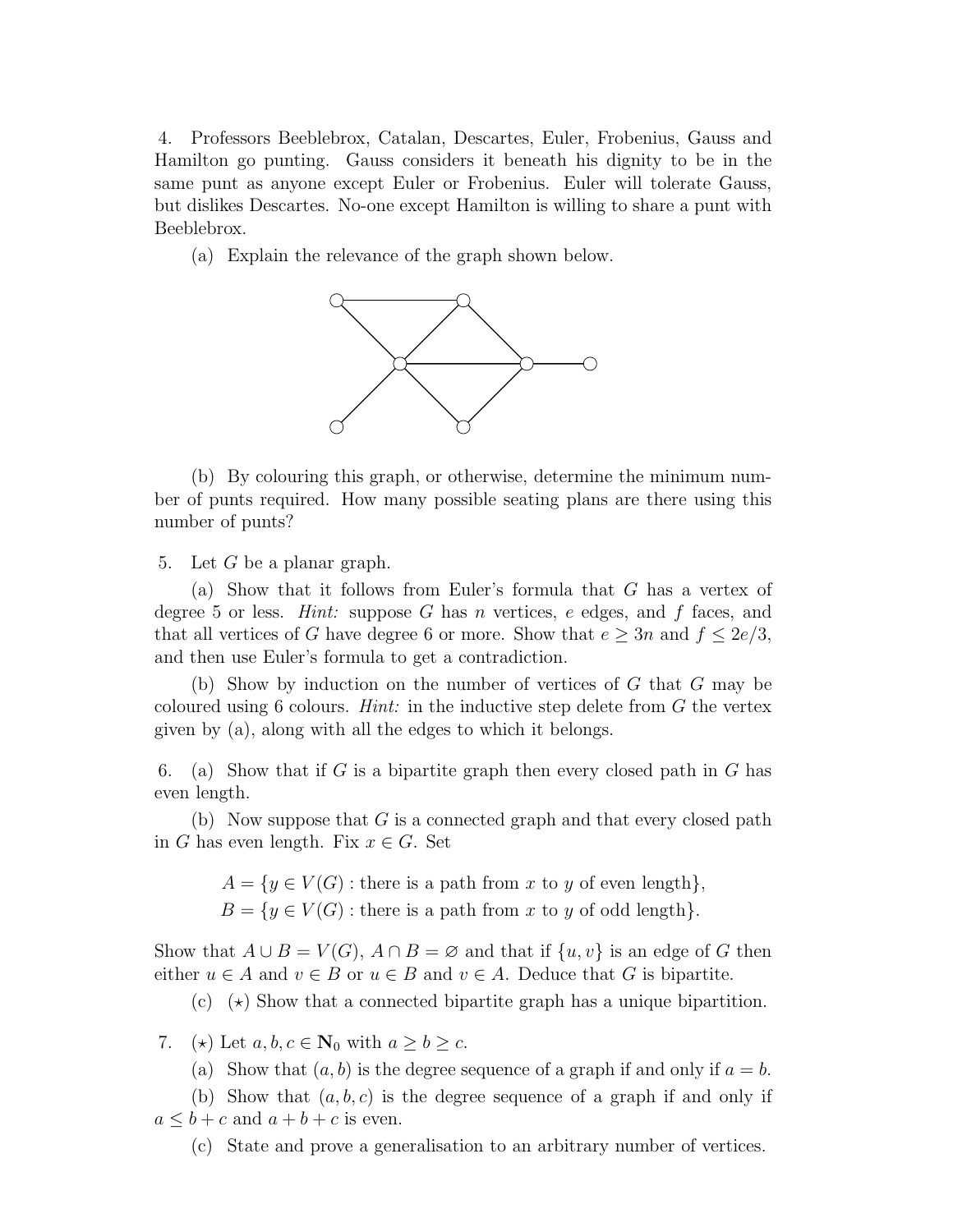| Combinatorics         | Name                     |
|-----------------------|--------------------------|
| MAP363 Sheet 3        | Number                   |
| Hand in by 21st March | Year                     |
|                       | Mark:<br>$\overline{10}$ |
|                       | date marked:             |

Guidance on notation: graphs may have multiple edges, but may not have loops. A graph is simple if it has no multiple edges. A tree is a connected simple graph with no closed paths.  $(\star)$  indicates an optional question, included for interest only.

1. Find all spanning trees in the following graph:



2. Find the Prüfer codes of the spanning trees in  $K_7$  shown below.



Which spanning trees in  $K_7$  have Prüfer codes  $(1, 1, 1, 1, 1)$  and  $(3, 3, 4, 4, 6)$ ? Which spanning trees in  $K_7$  have Prüfer codes of the form  $(i, j, k, l, m)$  where  $i, j, k, l, m$  are mutually distinct?

3. The purpose of this question is to give an alternative proof of Theorem 4.2, that the number of edges in a tree on *n* vertices is  $n - 1$ .

(a) Let T be a tree. Show that if  $(x_0, x_1, \ldots, x_{m-1}, x_m)$  is a path in T of greatest possible length then  $x_0$  and  $x_m$  are leaves.

(b) Deduce that every non-empty tree has a leaf.

(c) Use the previous part and induction to prove that a tree on  $n$  vertices has exactly  $n-1$  edges.

4. Show that a connected simple graph is a tree if and only if there is a unique path between any two of its vertices.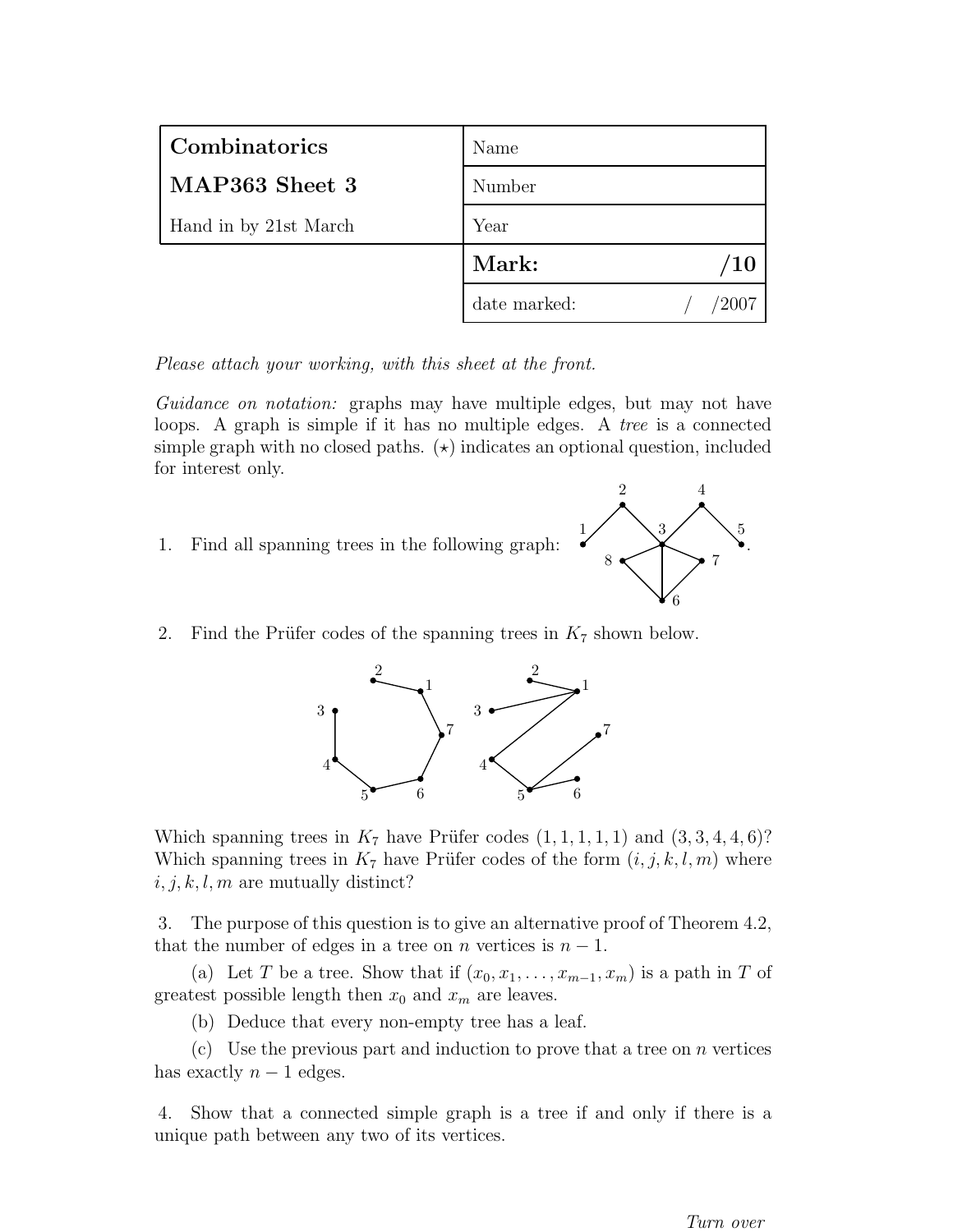5. Let  $(s_1, \ldots, s_{n-2})$  be the Prüfer code of a tree on  $\{1, 2, \ldots, n\}$ . Show that if vertex j has degree d then j appears exactly  $d-1$  times in the sequence  $(s_1, \ldots, s_{n-2})$ . Deduce that the tree has leaves  $\{1, 2, \ldots, n\} \setminus \{s_1, \ldots, s_{n-2}\}.$ 

6. The diagram below shows a network with source s and sink  $t$ . Plain numbers give the capacities, bold numbers one possible flow.



- (a) Check that the bold numbers give a valid flow from  $s$  to  $t$ .
- (b) Apply one iteration of the Ford–Fulkerson algorithm to this flow.
- (c) Find, with proof, a maximal flow in this network.

7. Let f be a flow in a network with source s, target t and edge list  $E$ . By summing  $f(x, y)$  over all edges  $(x, y) \in E$  and using conservation of flow show that

$$
\sum_{y:(s,y)\in E} f(s,y) = \sum_{z:(z,t)\in E} f(z,t).
$$

8.  $(\star)$  Families with 5, 4, 4 and 2 members plan to go on holiday. They have at their disposal three cars, each able to seat 4 people, and one motorbike, which is able to seat 2 people. It is essential that no two members of the same family travel in the same vehicle. Show that the problem of maximising the number of people who go on holiday can be formulated as a max-flow problem in a suitable network.

9. ( $\star$ ) Let  $u_n$  be the average number of leaves in a spanning tree in the complete graph on  $\{1, 2, \ldots, n\}$ .

- (a) Find  $u_2$  and  $u_3$  and check that  $u_4 = 36/16$  and  $u_5 = 320/125$ .
- (b) Use Prüfer codes to show that

$$
u_n = n \left( 1 - \frac{1}{n} \right)^{n-2}
$$

Hint: start by finding the probability that vertex 1 is a leaf.

(c) Hence show that

$$
\frac{u_n}{n} \to \frac{1}{e} \quad \text{as } n \to \infty.
$$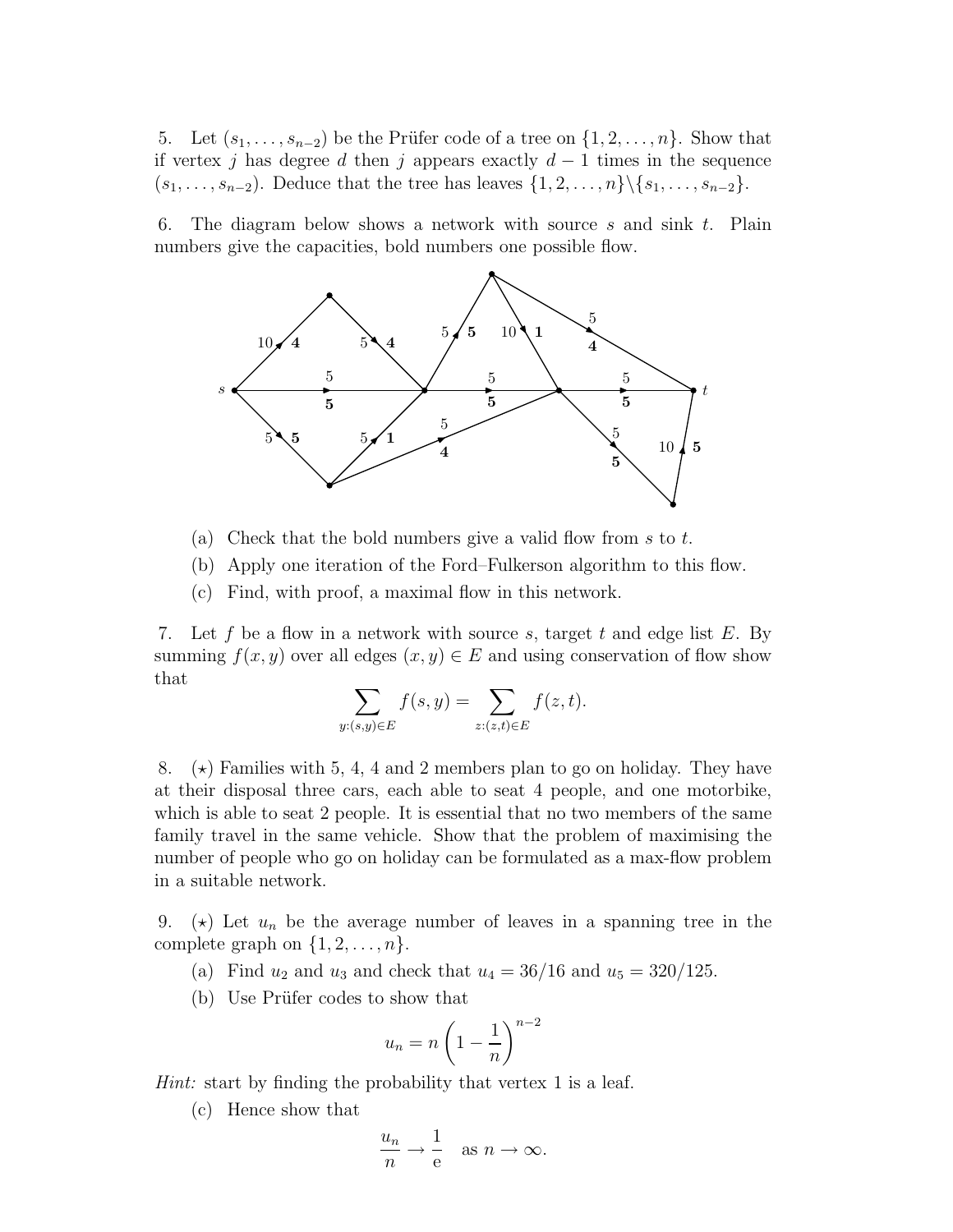| Combinatorics         | Name         |
|-----------------------|--------------|
| MAP363 Sheet 4        | Number       |
| Hand in by 10th April | Year         |
|                       | Mark:<br>10  |
|                       | date marked: |

Guidance on notation: A partition of a natural number  $n$  is a sequence of natural numbers  $(\lambda_1, \ldots, \lambda_k)$  such that  $\lambda_1 \geq \lambda_2 \geq \ldots \geq \lambda_k$  and  $\lambda_1 + \ldots + \lambda_k = n$ .  $(\star)$  indicates an optional question, included for interest only.

1. Let G be the Petersen graph (shown below).



Let H be the subgroup of  $Sym{1, 2, ..., 10}$  consisting of the permutations h such that

 ${i, j}$  is an edge of  $G \iff \{h(i), h(j)\}\$ is an edge of  $G$ .

(a) Find an element of  $H$  of order 5.

(b) Find an element of H of order 6. (Hint: The labelling above is consistent with Example 6.3 from lectures.)

(c)  $(\star)$  Find an element of H of order 4. Hence, or otherwise, draw the Petersen graph in a way that exhibits 4-fold symmetry.

2. A 5-bead necklace is made using red and blue beads. Two necklaces should be regarded as the same if one is a rotation of the other. Show that 8 different necklaces can be made. How does this answer change if reflections are also considered?